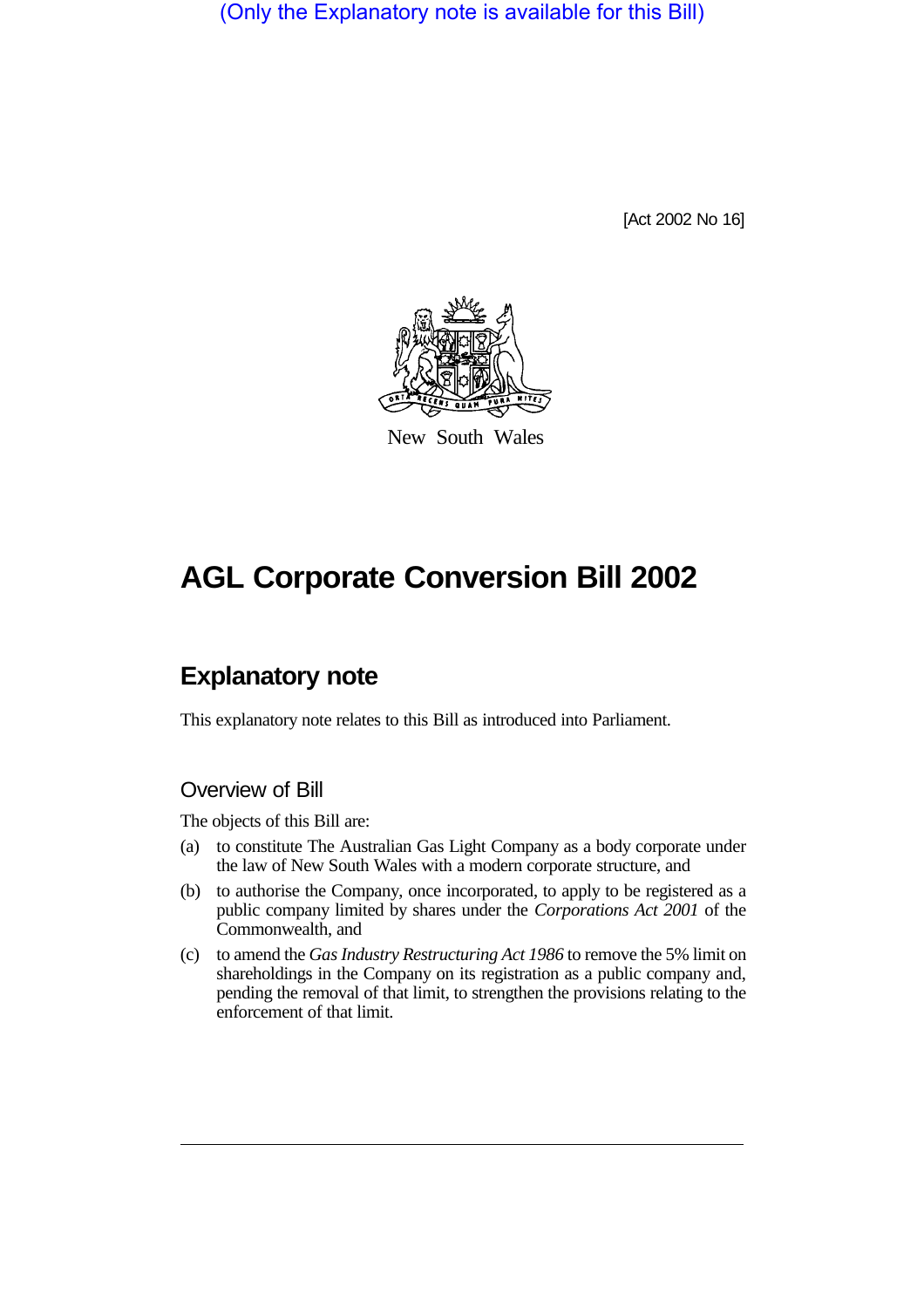Explanatory note

## Outline of provisions

## **Part 1 Preliminary**

**Clause 1** sets out the name (also called the short title) of the proposed Act.

**Clause 2** provides that the proposed Act commences on its date of assent.

**Clause 3** specifies the objects of the proposed Act.

**Clause 4** defines certain words and expressions used in the proposed Act.

In particular, it defines *AGL* to mean the company of proprietors known by the name "The Australian Gas Light Company" that was originally established by the *Australian Gas Light Company Act 1837*.

It also defines *Corporations legislation* to mean the Corporations legislation to which Part 1.1A of the *Corporations Act 2001* of the Commonwealth applies. Section 5D of the *Corporations Act 2001* provides that Part 1.1A of that Act applies to the following Commonwealth legislation:

- (a) the *Corporations Act 2001* (including regulations made under that Act),
- (b) Part 3 of the *Australian Securities and Investments Commission Act 2001* of the Commonwealth (and regulations made under that Act for the purposes of that Part).

The proposed section also provides that the proposed Act is intended to have extraterritorial operation in so far as the legislative powers of the State permit.

**Clause 5** defines the concept of *preserved resolution*. Preserved resolutions are certain resolutions of the proprietors of AGL that were in force under the constitution of AGL immediately before the day on which AGL is converted into a body corporate by the proposed Act (the *conversion day*).

**Clause 6** is a formal provision giving effect to certain amendments to the *Gas Industry Restructuring Act 1986* set out in Schedule 1 that strengthen the provisions in that Act relating to the enforcement of the 5% limit on shareholdings in AGL pending the removal of that limit on the registration of AGL as a public company under the *Corporations Act 2001* of the Commonwealth.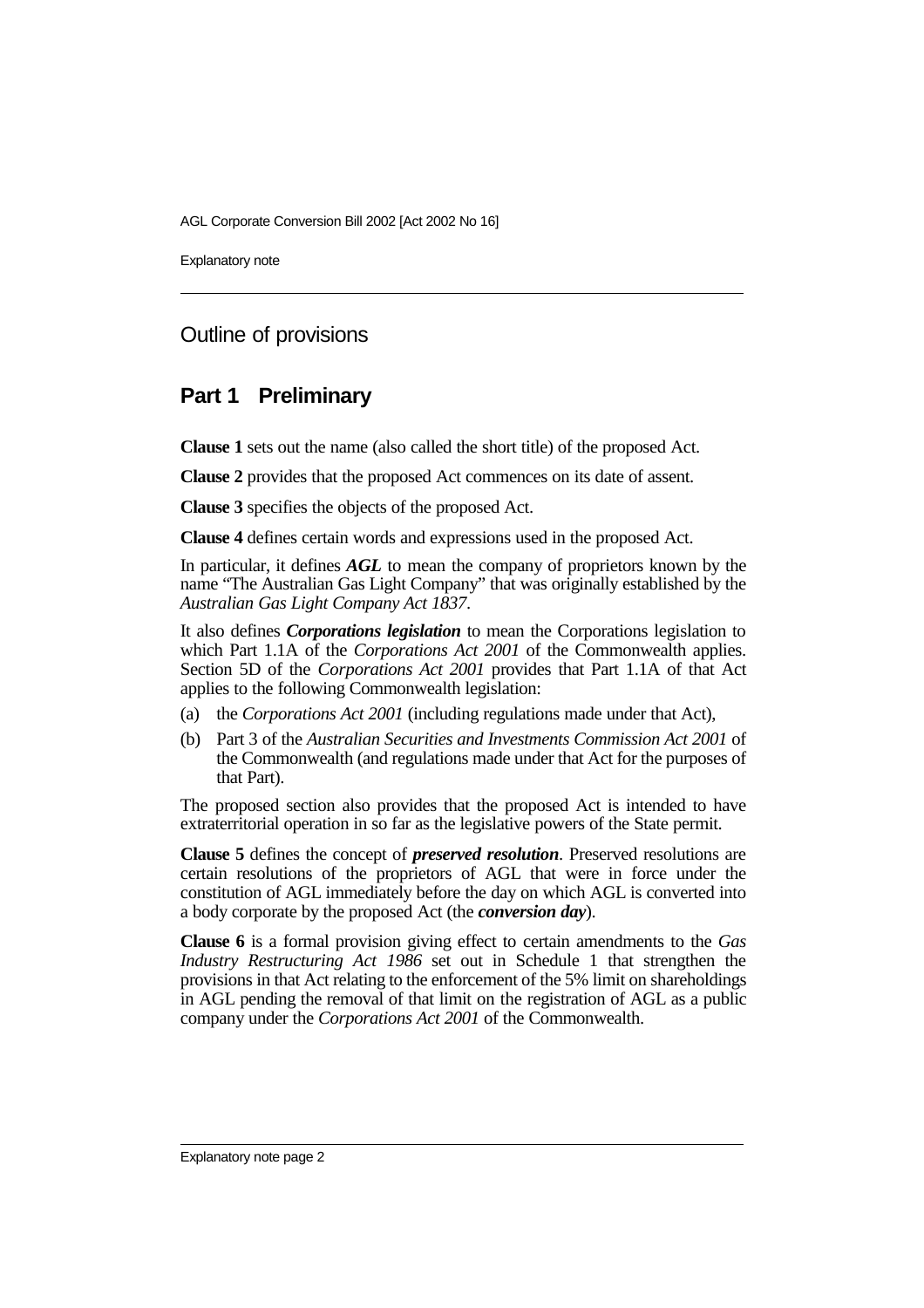Explanatory note

# **Part 2 Overview of the corporatisation and registration of AGL as a public company**

**Clause 7** contains a summary of the steps involved under the proposed Act:

- (a) to constitute AGL as a body corporate under State law, and
- (b) to enable AGL when incorporated (*corporatised AGL*) to seek registration under Part 5B.1 of the *Corporations Act 2001* of the Commonwealth as a public company limited by shares.

# **Part 3 Conversion and registration resolutions**

#### **Division 1 Conversion resolutions**

**Clause 8** defines the concept of *conversion resolution* for the purposes of the proposed Act. A *conversion resolution* is a resolution passed in accordance with the proposed section by the proprietors of AGL at a general meeting of AGL that:

- (a) resolves that AGL be constituted as a body corporate under the proposed Act, and
- (b) approves a constitution for AGL on its conversion into a body corporate.

The passing of a conversion resolution is a necessary precondition for the conversion of AGL into a body corporate under the proposed Act.

#### **Division 2 Registration resolutions**

**Clause 9** defines the concept of *registration resolution* for the purposes of the proposed Act. A *registration resolution* is a resolution passed in accordance with the proposed section either by the proprietors of AGL at a general meeting of AGL or by the members of corporatised AGL at a general meeting of corporatised AGL (as the case may be). The resolution must resolve that corporatised AGL be registered as a public company limited by shares under the *Corporations Act 2001* of the Commonwealth. The passing of a registration resolution is a necessary precondition before corporatised AGL can apply to be so registered.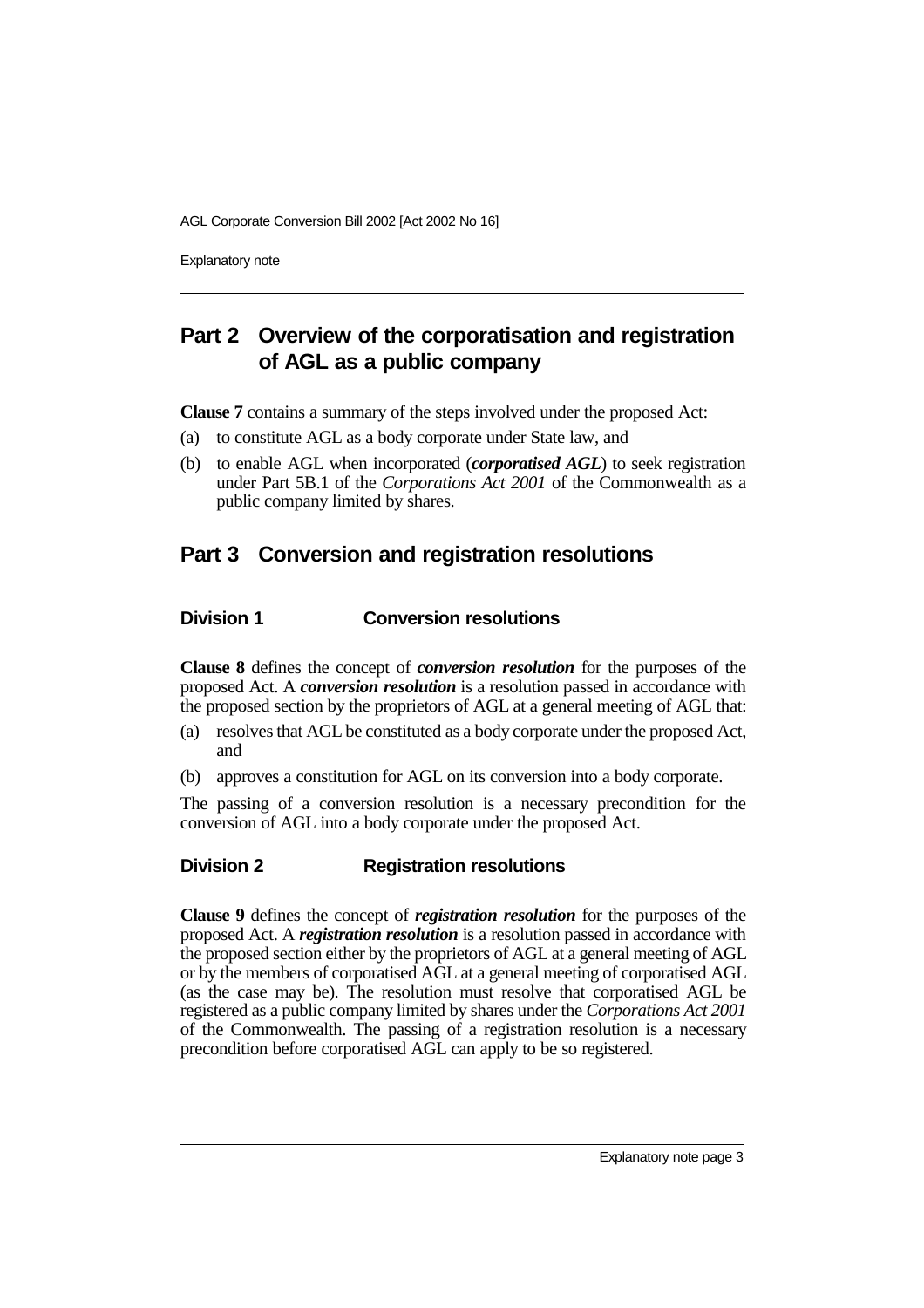Explanatory note

### **Division 3 Judicial review of conversion and registration resolutions**

**Clause 10** provides that the provisions of the Division apply to the following resolutions (*applicable resolutions*):

- (a) any conversion resolution or purported conversion resolution,
- (b) any registration resolution or purported registration resolution.

**Clause 11** provides that an applicable resolution is not invalidated because of any procedural irregularity unless, on an application made under the proposed section, the Supreme Court by order declares the resolution to be invalid (an *invalidity order*). Any such invalidity order may only be made on the application of no fewer that 200 persons who were eligible to vote at the meeting at which the resolution was passed and must be made within the period specified by the proposed section.

## **Part 4 Conversion of AGL into body corporate**

#### **Division 1 Constitution of AGL as a body corporate**

**Clause 12** constitutes AGL as a body corporate on the conversion day with the corporate name "The Australian Gas Light Company". The body corporate so constituted is a company limited by shares.

**Clause 13** enables the Minister, by order published in the Gazette, to specify a conversion day (being the day on which AGL is to be constituted as a body corporate under the proposed Act). The Minister may make such an order only if the Minister is satisfied that:

- (a) a conversion resolution has been passed by the proprietors of AGL in accordance with the provisions of the proposed Act, and
- (b) the period specified in proposed section 11 for the making of an application for an invalidity order in respect of the resolution has expired, and
- (c) an invalidity order has not been made by the Supreme Court under proposed section 11 in respect of the resolution.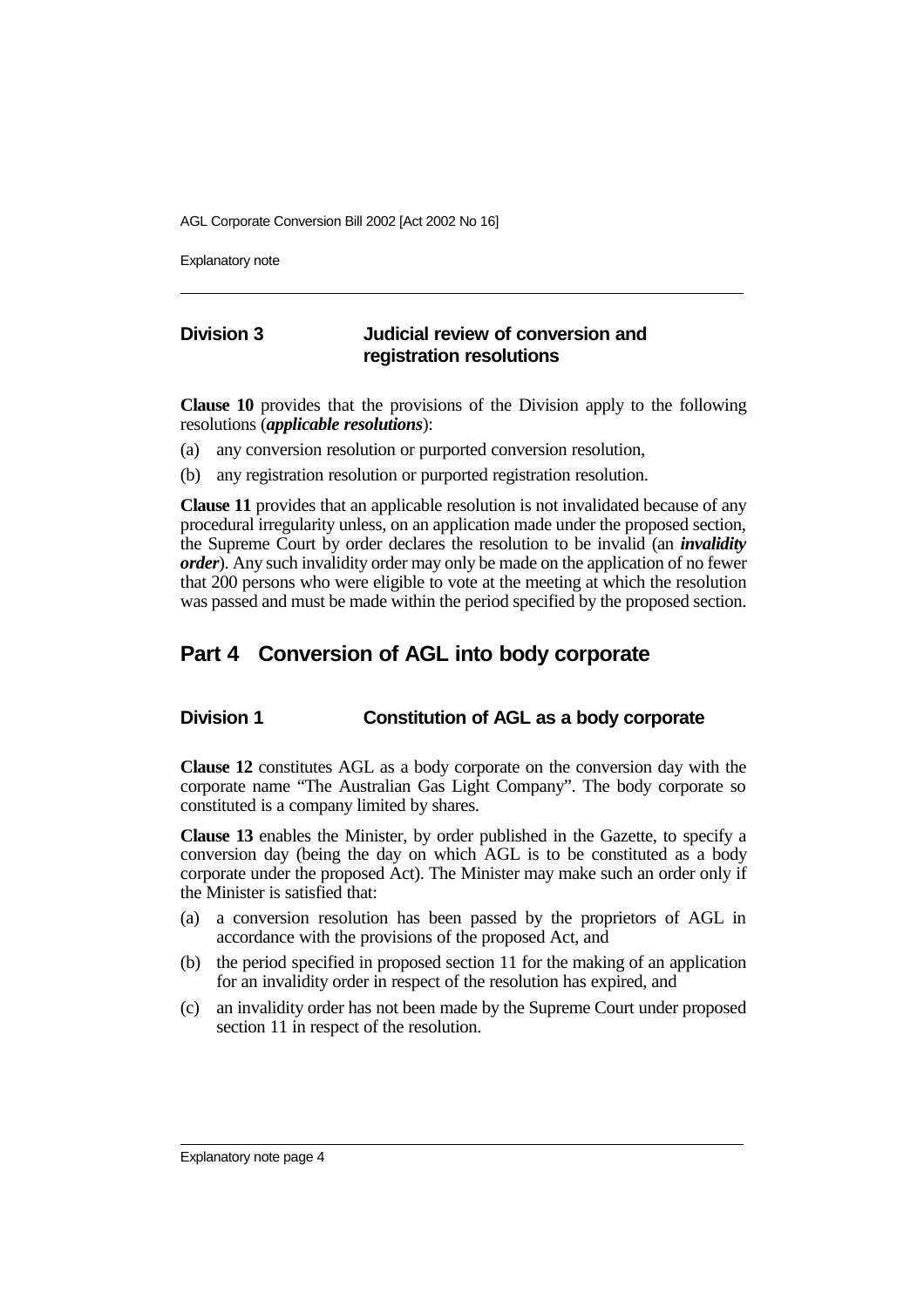Explanatory note

### **Division 2 Provisions consequent on conversion of AGL into body corporate**

#### **Subdivision 1 General**

**Clause 14** provides that corporatised AGL is taken for all purposes, including the rules of private international law, to be a continuation of the same company, and the same legal entity, as AGL.

**Clause 15** provides for the repeal and amendment of certain provisions of legislation relating to AGL and other related legislation that will become redundant on the conversion day. In particular, it gives effect to amendments to be made to the *Gas Industry Restructuring Act 1986* by Schedule 2.

#### **Subdivision 2 Specific transitional matters**

**Clause 16** provides that Schedule 3 applies to AGL's assets, rights and liabilities on and from the conversion day. Schedule 3 contains provisions that ensure that AGL's assets, rights and liabilities become the assets, rights and liabilities of corporatised AGL on and from that day.

**Clause 17** provides that the preserved resolutions of AGL will continue to have effect on and from the conversion day as if they were resolutions of the members of corporatised AGL, subject to such modifications as are necessary or that are prescribed by the regulations.

**Clause 18** provides for matters relating to the share capital of, and shareholdings in, corporatised AGL. These matters will largely be determined by reference to the existing share capital of, and shareholdings in, AGL.

**Clause 19** provides that officers and employees of AGL immediately before the conversion day will continue to hold office as officers of, or be employed by, corporatised AGL.

**Clause 20** provides that corporatised AGL will, on and after the conversion day, be entitled to the benefit and subject to the burden of, and taken to be a party to, any existing contract or arrangement entered into by AGL (or by a person on behalf of AGL).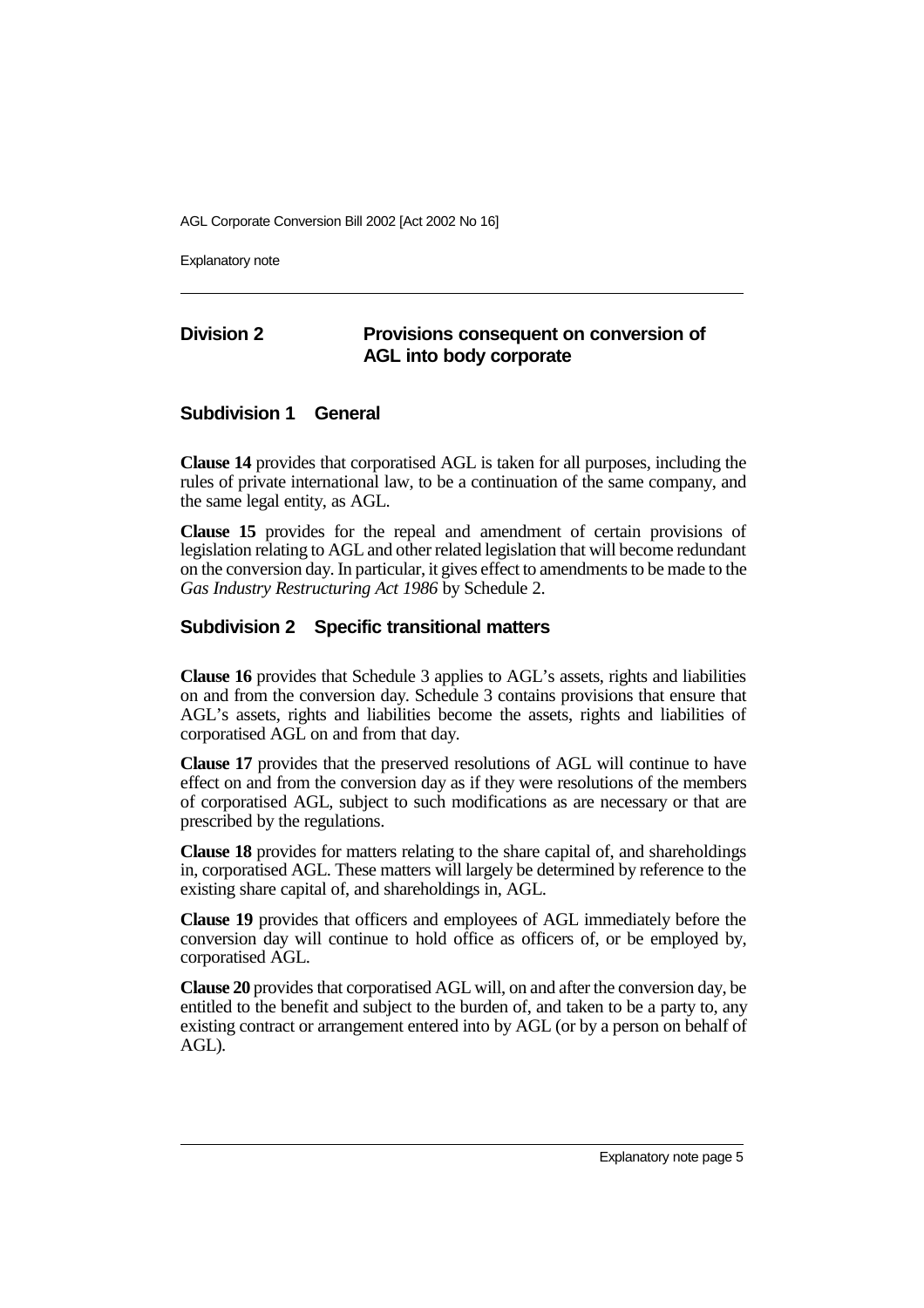Explanatory note

**Clause 21** provides that a reference in any instrument (other than the *Gas Industry Restructuring Act 1986*) to AGL or the Secretary of AGL is to be read as including a reference to corporatised AGL. It also provides for a reference in any instrument (other than an Act or an instrument made under an Act) to any AGL legislation to be read on and after the conversion day as including a reference to the proposed Act.

**Clause 22** provides that the financial position and financial reports of corporatised AGL are to be taken to be the same as the financial position and financial reports of AGL immediately before the conversion day.

The provisions of the proposed section are declared to be Corporations legislation displacement provisions for the purposes of section 5G of the *Corporations Act 2001* of the Commonwealth in relation to the provisions of Chapter 2M of that Act, which relate to financial reports and audits. Section 5G of the *Corporations Act 2001* of the Commonwealth provides that if a State law declares a provision of a State law to be a Corporations legislation displacement provision, any provision of the Corporations legislation with which the State provision would otherwise be inconsistent does not apply to the extent necessary to avoid the inconsistency.

**Clause 23** provides that the auditor of AGL immediately before the conversion day is taken to be the auditor of corporatised AGL on the conversion day.

**Clause 24** provides that nothing in the Part renders defective any legal proceedings by or against AGL or its proprietors (whether or not those proceedings are commenced using the name of the Secretary of AGL).

**Clause 25** provides that nothing in the Subdivision limits the generality of proposed section 14, which provides that corporatised AGL is a continuation of, and the same legal entity as, AGL.

#### **Division 3 Application of Corporations legislation to corporatised AGL**

**Clause 26** applies certain provisions of the Corporations legislation (with certain modifications) relating to companies to corporatised AGL as a matter of State law. These provisions will not extend to corporatised AGL as a law of the Commonwealth until corporatised AGL is registered as a company under the *Corporations Act 2001* of the Commonwealth.

The provisions of the proposed section will cease to have effect on the day on which corporatised AGL is registered as a public company under the *Corporations Act 2001* of the Commonwealth (the *registration day*).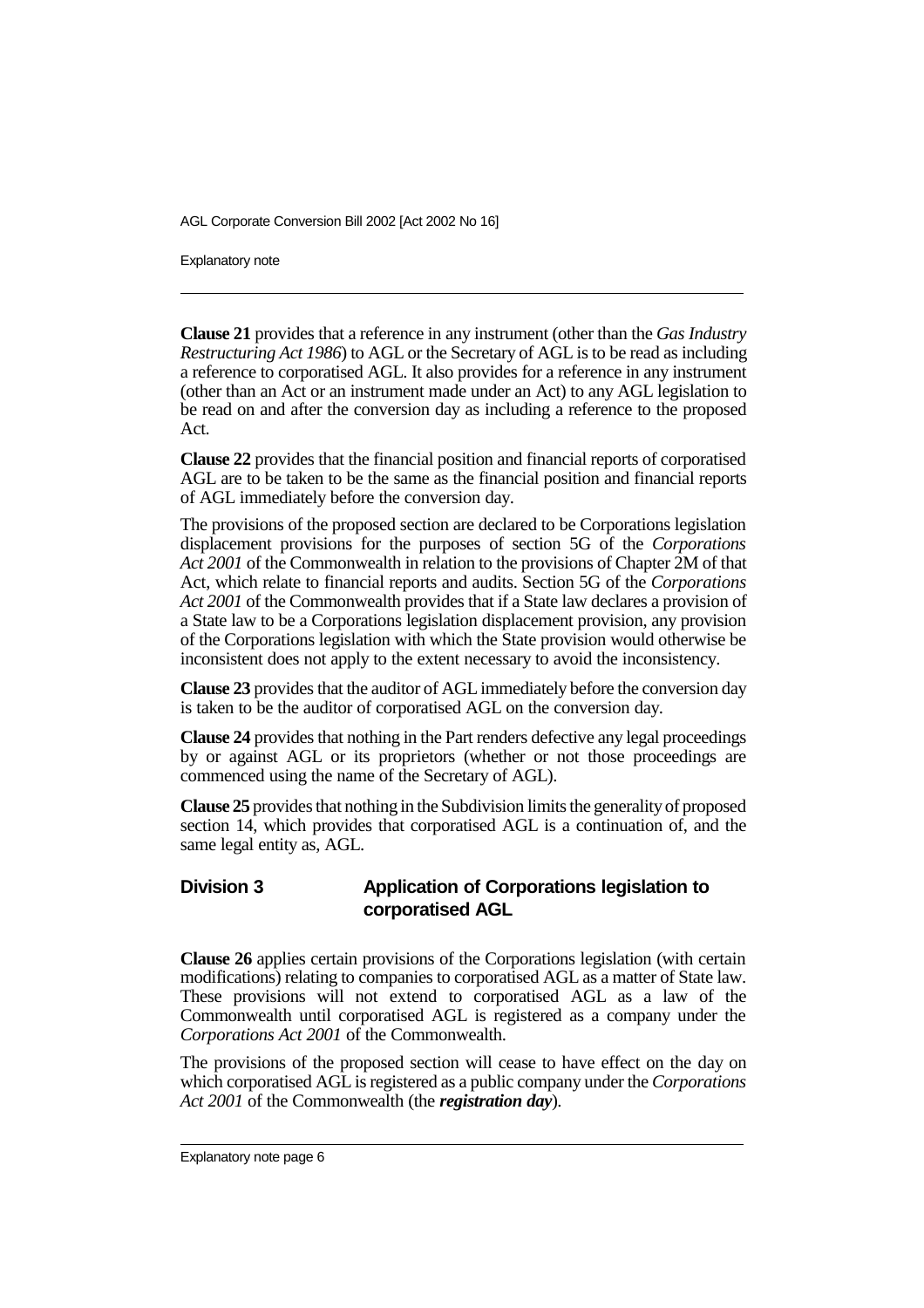Explanatory note

**Clause 27** authorises corporatised AGL to issue shares, and to pay remuneration to its non-executive directors, in accordance with preserved resolutions despite anything to the contrary in ASX Listing Rules 7.1 and 10.17.

The provisions of the proposed section are declared to be Corporations legislation displacement provisions for the purposes of section 5G of the *Corporations Act 2001* of the Commonwealth in relation to the provisions of sections 793B and 793C of that Act (as inserted by the *Financial Services Reform Act 2001* of the Commonwealth), which relate to the enforcement of the operating rules of a licensed market under that Act. Section 5G of the *Corporations Act 2001* of the Commonwealth provides that if a State law declares a provision of a State law to be a Corporations legislation displacement provision, any provision of the Corporations legislation with which the State provision would otherwise be inconsistent does not apply to the extent necessary to avoid the inconsistency.

The provisions of the proposed section will cease to have effect on the registration day.

**Clause 28** authorises corporatised AGL to continue to publish and sign public documents and negotiable instruments using AGL's existing Australian Registered Body Number (*ARBN*) instead of the information specified in section 601DE (1) (b) of the *Corporations Act 2001* of the Commonwealth.

The provisions of the proposed section are declared to be Corporations legislation displacement provisions for the purposes of section 5G of the *Corporations Act 2001* of the Commonwealth in relation to the provisions of section 601DE of that Act, which relate to the information that a registered Australian body under that Act must set out in its public documents and negotiable instruments. Section 5G (4) of the *Corporations Act 2001* of the Commonwealth provides that a provision of the Corporations legislation does not prohibit the doing of an act or impose a liability (whether civil or criminal) for doing an act if a provision of a law of a State or Territory specifically authorises or requires the doing of that act.

The provisions of the proposed section will cease to have effect on the registration day.

**Clause 29** enables the regulations to invoke section 5F or 5G of the *Corporations Act 2001* of the Commonwealth in order to avoid inconsistency between provisions of the proposed Act relating to corporatised AGL and the Corporations legislation.

Section 5F of the *Corporations Act 2001* of the Commonwealth provides that if a State law declares a matter to be an excluded matter for the purposes of that section in relation to all or part of the Corporations legislation, the provisions that are the subject of the declaration will not apply in relation to that matter in the State concerned.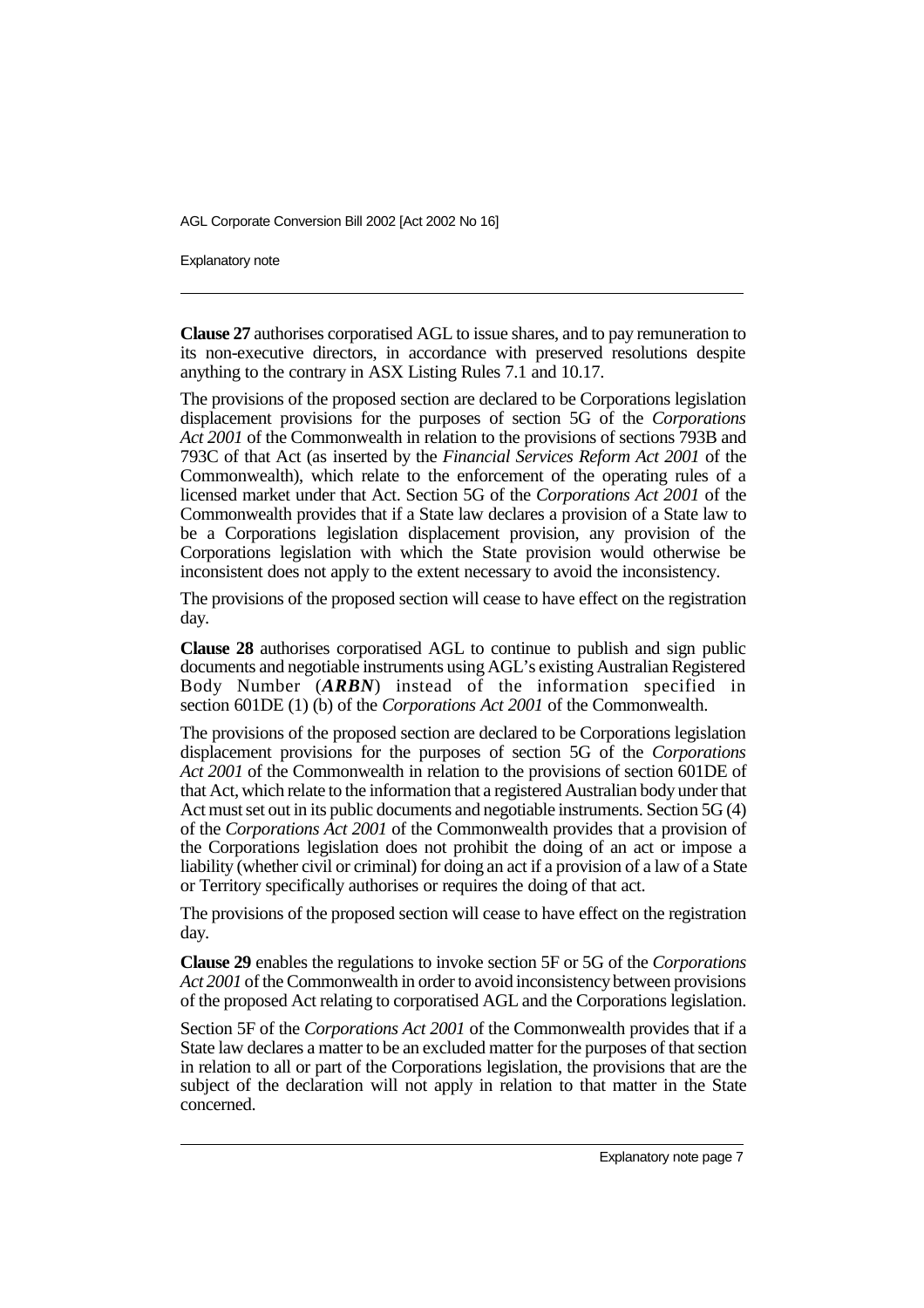Explanatory note

Section 5G of the *Corporations Act 2001* of the Commonwealth provides that if a State law declares a provision of a State law to be a Corporations legislation displacement provision, any provision of the Corporations legislation with which the State provision would otherwise be inconsistent does not apply to the extent necessary to avoid the inconsistency.

The provisions of the proposed section will cease to have effect on the registration day.

**Clause 30** makes it clear that nothing in the Part prevents corporatised AGL from making changes to its constitution or corporate structure on or after the conversion day in accordance with any applicable law.

# **Part 5 Registration of corporatised AGL as a public company**

#### **Division 1 Authorisation to transfer incorporation**

**Clause 31** authorises corporatised AGL (or AGL on behalf of corporatised AGL) to apply to the Australian Securities and Investments Commission to be registered as a public company limited by shares under Part 5B.1 of the *Corporations Act 2001* once the Minister issues a compliance certificate under proposed section 32.

#### **Division 2 Compliance certificate**

**Clause 32** enables the Minister to issue a compliance certificate to AGL or corporatised AGL that certifies that the provisions of the proposed Act have been complied with concerning the transfer of the incorporation of corporatised AGL to the *Corporations Act 2001* of the Commonwealth if the Minister is satisfied that:

- (a) a registration resolution has been passed, and
- (b) the period specified in proposed section 11 for the making of an application for an invalidity order in respect of the resolution has expired, and
- (c) an invalidity order has not been made by the Supreme Court under proposed section 11 in respect of the resolution.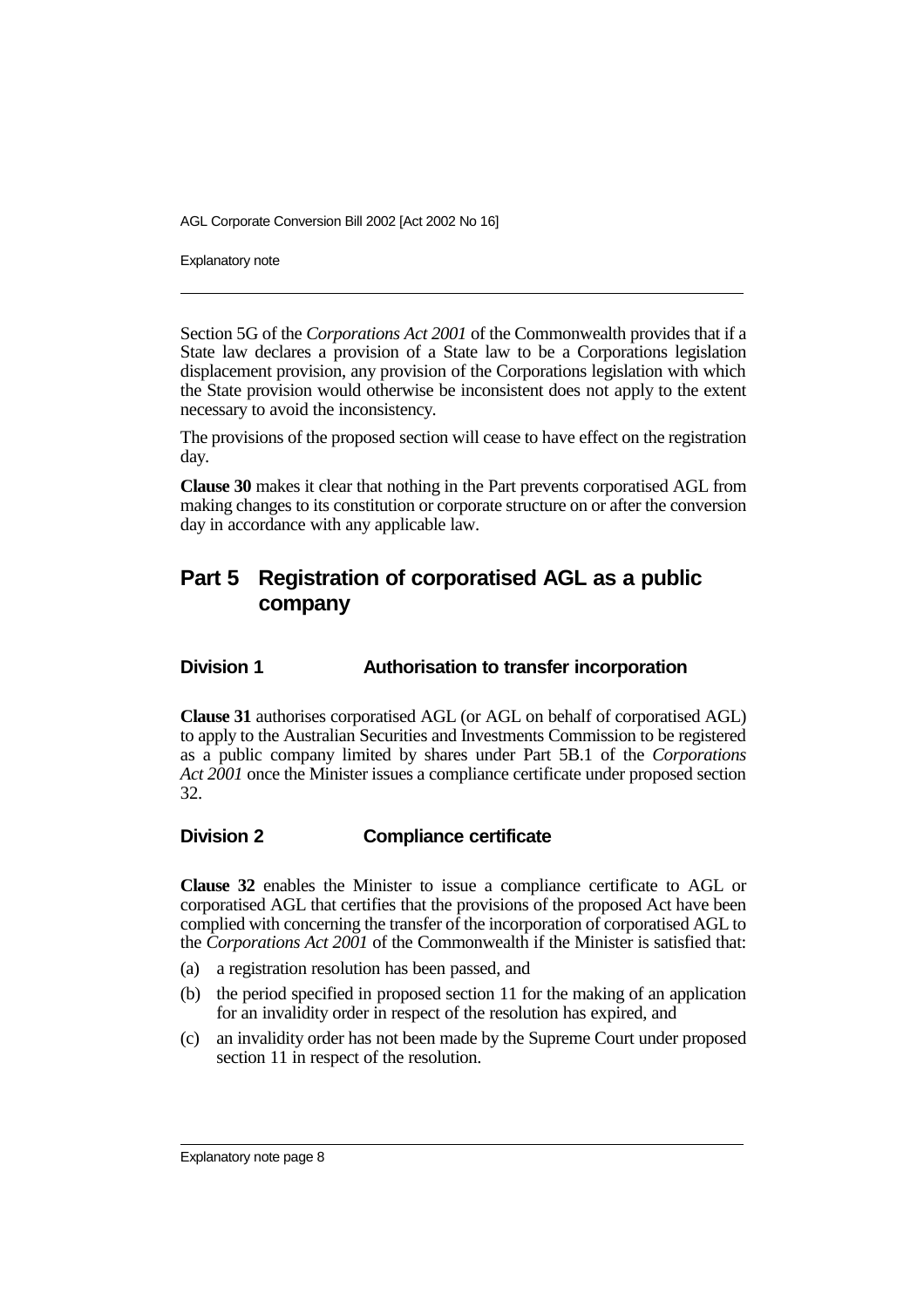Explanatory note

#### **Division 3 Provisions consequent on transfer of incorporation of corporatised AGL**

**Clause 33** refers to the provisions of section 601BM of the *Corporations Act 2001* of the Commonwealth. That section provides that the registration of a body as a company under Part 5B.1 of that Act does not:

- (a) create a new legal entity, or
- (b) affect the body's existing property, rights or obligations (except as against the members of the body in their capacity as members), or
- (c) render defective any legal proceedings by or against the body or its members.

The proposed section also provides for references to corporatised AGL in instruments to be read as if they included a reference to registered AGL.

**Clause 34** provides that the provisions of Part 4 (other than proposed section 56A to be inserted by Schedule 1 to the proposed Act) of the *Gas Industry Restructuring Act 1986* cease to have effect on the registration day. Part 4 contains special provisions relating to shareholding limitations in AGL and corporatised AGL.

**Clause 35** authorises registered AGL to use the name "The Australian Gas Light Company" as its corporate name without the word "Limited" being included in that name.

The provisions of the proposed section are declared to be Corporations legislation displacement provisions for the purposes of section 5G of the *Corporations Act 2001* of the Commonwealth in relation to the provisions of Part 2B.6 of that Act, which would otherwise require registered AGL to use the word "Limited" as part of its name. Section 5G (6) of the *Corporations Act 2001* of the Commonwealth provides that the provisions of Part 2B.6 and Part 5B.3 of that Act (which relate to the use of names) do not:

- (a) prohibit a company or other body from using a name if the use of the name is expressly provided for, or authorised by, a provision of a law of a State or Territory, or
- (b) require a company or other body to use a word as part of its name if the company or body is expressly authorised not to use that word by a provision of a law of a State or Territory.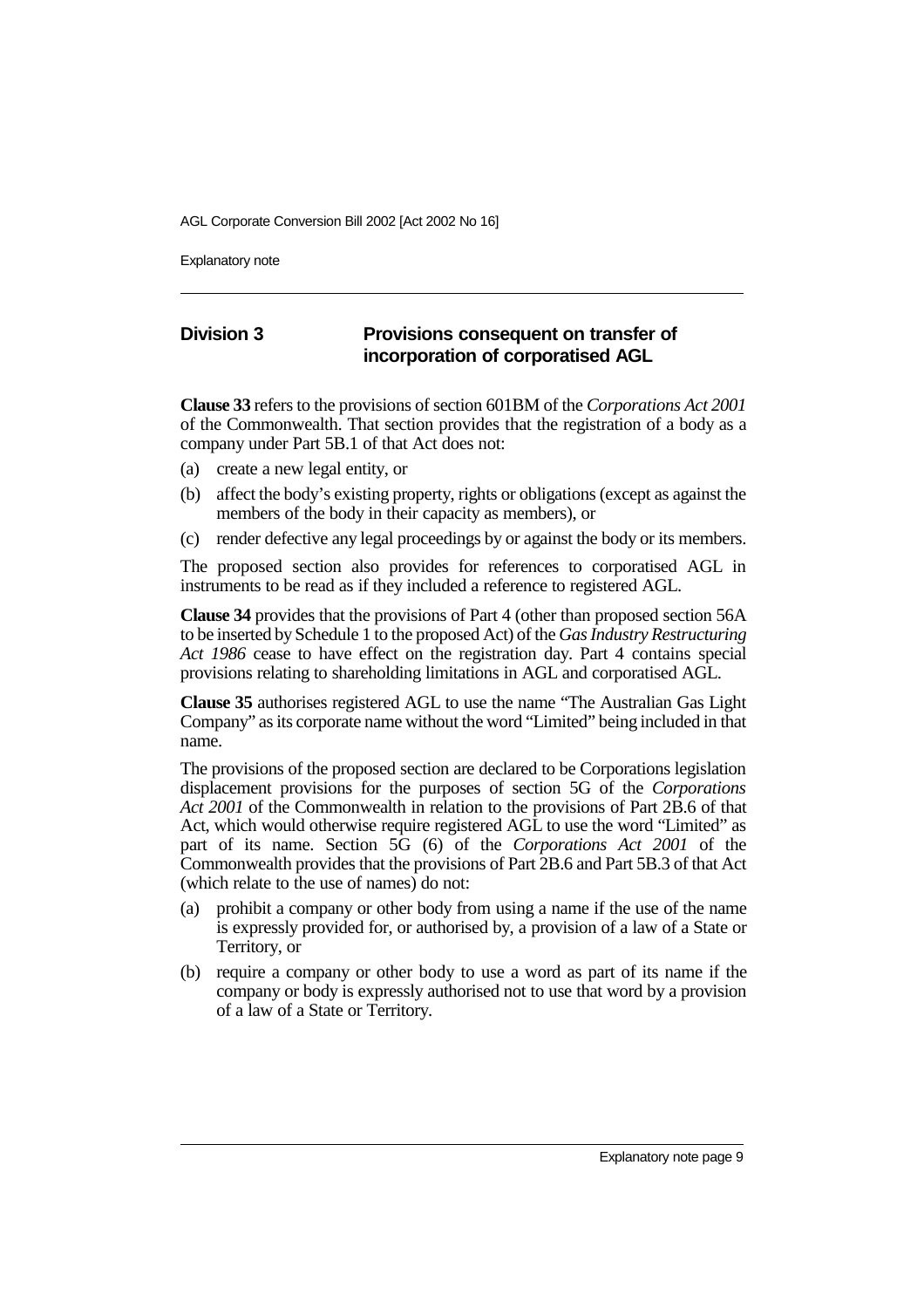Explanatory note

**Clause 36** authorises registered AGL to continue to publish and sign public documents and negotiable instruments using AGL's existing Australian Registered Body Number (*ARBN*) instead of the information specified in section 153 (2) of the *Corporations Act 2001* of the Commonwealth. It also confers a similar authority in respect of the annual returns of registered AGL under section 348 of that Act.

The provisions of the proposed section are declared to be Corporations legislation displacement provisions for the purposes of section 5G of the *Corporations Act 2001* of the Commonwealth in relation to the provisions of sections 153 (2) and 348 of that Act, which relate to the information that a company under that Act must set out in its public documents and negotiable instruments and in its annual returns. Section 5G (4) of the *Corporations Act 2001* of the Commonwealth provides that a provision of the Corporations legislation does not prohibit the doing of an act or impose a liability (whether civil or criminal) for doing an act if a provision of a law of a State or Territory specifically authorises or requires the doing of that act.

**Clause 37** provides that the preserved resolutions of AGL (other than any preserved resolution revoked by the members of corporatised AGL before the registration day) will continue to have effect on and from the registration day as if they were resolutions of the members of registered AGL, subject to such modifications as are necessary or that are prescribed by the regulations.

**Clause 38** authorises registered AGL:

- (a) to give benefits to a person holding a board or managerial office in relation to registered AGL, and
- (b) to pay remuneration to a director of registered AGL, and
- (c) to give financial assistance to a person to acquire shares in registered AGL,

in accordance with any preserved resolutions that are continued in force by proposed section 37.

The provisions of the proposed section are declared to be Corporations legislation displacement provisions for the purposes of section 5G of the *Corporations Act 2001* of the Commonwealth in relation to the following provisions that Act:

- (a) Part 2D.2 (Restrictions on indemnities, insurance and termination payments),
- (b) Part 2D.3 (Appointment, remuneration and cessation of appointment of directors),
- (c) Part 2J.3 (Financial assistance).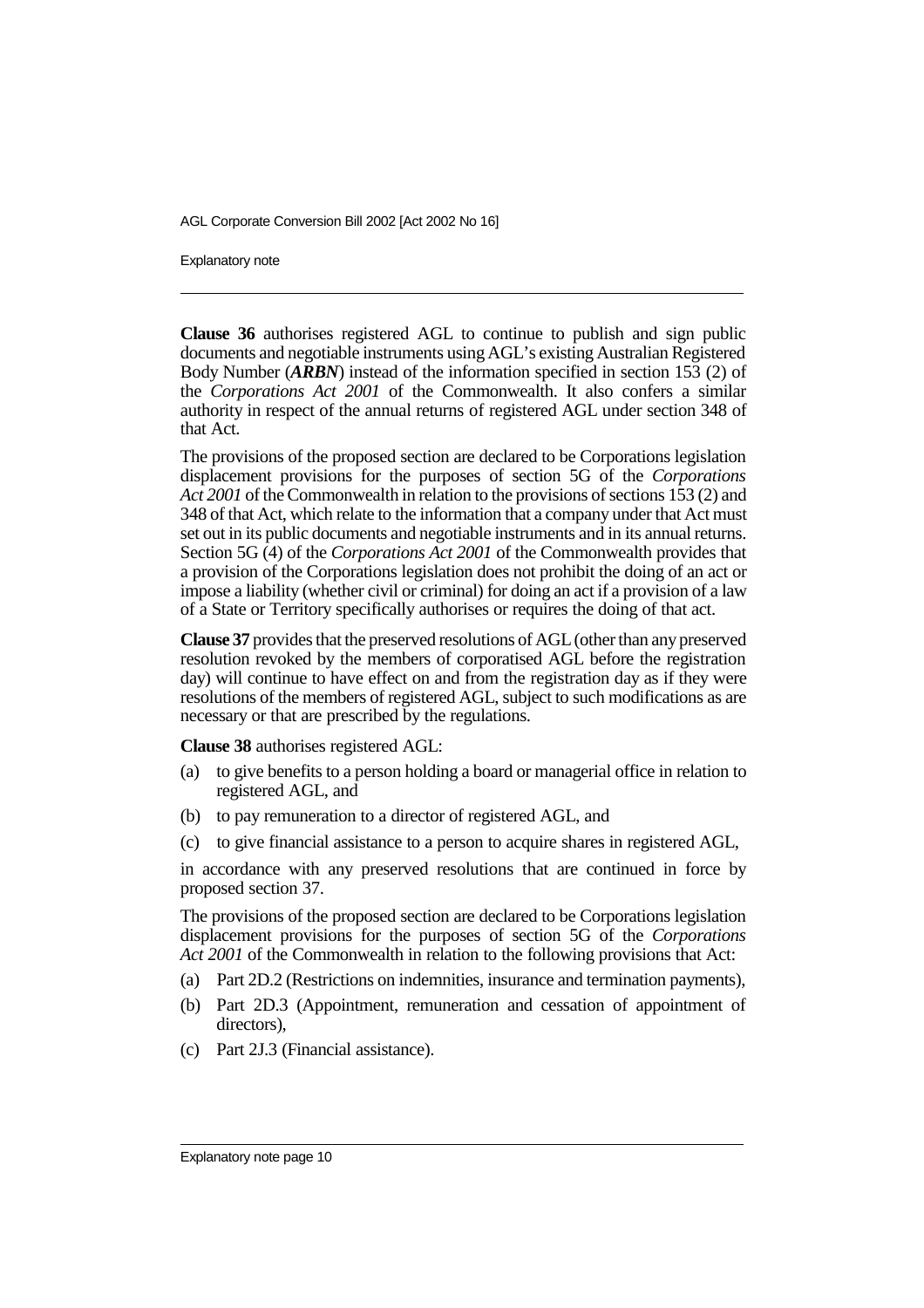Explanatory note

Section 5G (4) of the *Corporations Act 2001* of the Commonwealth provides that a provision of the Corporations legislation does not prohibit the doing of an act or impose a liability (whether civil or criminal) for doing an act if a provision of a law of a State or Territory specifically authorises or requires the doing of that act.

**Clause 39** authorises registered AGL to issue shares, and to pay remuneration to its non-executive directors, in accordance with preserved resolutions that are continued in force by proposed section 37 despite anything to the contrary in ASX Listing Rules 7.1 and 10.17.

The provisions of the proposed section are declared to be Corporations legislation displacement provisions for the purposes of section 5G of the *Corporations Act 2001* of the Commonwealth in relation to the provisions of sections 793B and 793C of that Act (as inserted by the *Financial Services Reform Act 2001* of the Commonwealth), which relate to the enforcement of the operating rules of a licensed market under that Act. Section 5G of the *Corporations Act 2001* of the Commonwealth provides that if a State law declares a provision of a State law to be a Corporations legislation displacement provision, any provision of the Corporations legislation with which the State provision would otherwise be inconsistent does not apply to the extent necessary to avoid the inconsistency.

**Clause 40** provides that the auditor of registered AGL on the registration day is the same person or firm as the auditor of corporatised AGL immediately before the registration day.

The proposed section also provides that:

- (a) registered AGL is authorised to hold the first annual general meeting that occurs after the registration day without at that meeting appointing a person or persons, firm or firms, or a person or persons and a firm or firms, as auditor or auditors of the company, and
- (b) the auditor of registered AGL is authorised to hold office until death or removal or resignation from office in accordance with section 329 of the *Corporations Act 2001* of the Commonwealth or until ceasing to be capable of acting as auditor by reason of section 324 (1) or (2) of that Act.

The provisions granting the above authorisations are declared to be Corporations legislation displacement provisions for the purposes of section 5G of the *Corporations Act 2001* of the Commonwealth in relation to the provisions of section 327 of that Act. Section 5G (4) of the *Corporations Act 2001* of the Commonwealth provides that a provision of the Corporations legislation does not prohibit the doing of an act or impose a liability (whether civil or criminal) for doing an act if a provision of a law of a State or Territory specifically authorises or requires the doing of that act.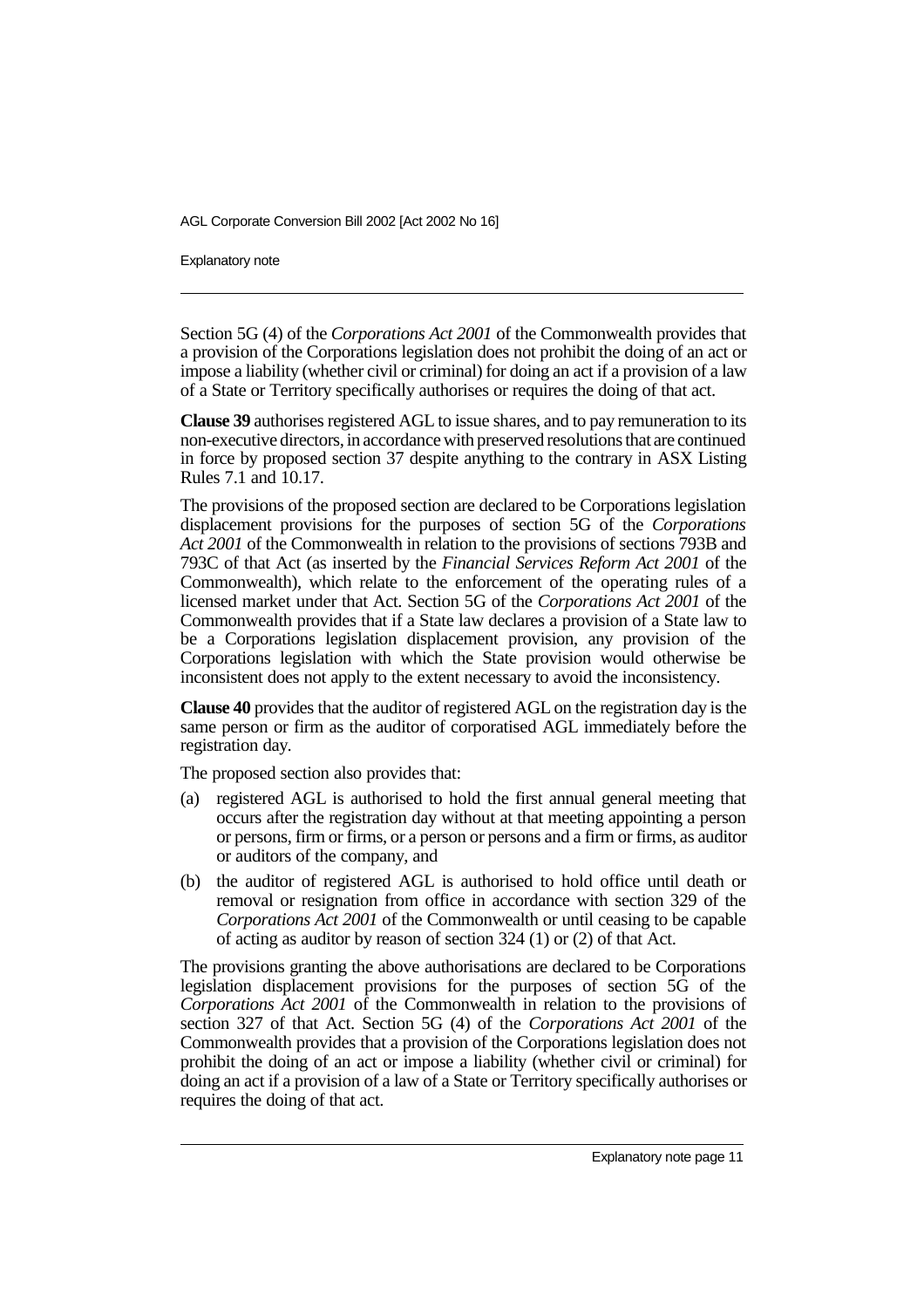Explanatory note

**Clause 41** authorises registered AGL on and after the registration day to use an amount of share capital equal to the amount standing to the credit of AGL's share premium reserve referred to in clause 6 of Schedule 4 in accordance with the provisions of that clause.

The provisions of the proposed section are declared to be Corporations legislation displacement provisions for the purposes of section 5G of the *Corporations Act 2001* of the Commonwealth in relation to the provisions of sections 254K and 256D of that Act, which relate to reductions in share capital. Section 5G (4) of the *Corporations Act 2001* of the Commonwealth provides that a provision of the Corporations legislation does not prohibit the doing of an act or impose a liability (whether civil or criminal) for doing an act if a provision of a law of a State or Territory specifically authorises or requires the doing of that act.

**Clause 42** enables the regulations to invoke section 5F or 5G of the *Corporations Act 2001* of the Commonwealth in order to avoid inconsistency between provisions of the proposed Act relating to registered AGL and the Corporations legislation.

Section 5F of the *Corporations Act 2001* of the Commonwealth provides that if a State law declares a matter to be an excluded matter for the purposes of that section in relation to all or part of the Corporations legislation, the provisions that are the subject of the declaration will not apply in relation to that matter in the State concerned.

Section 5G of the *Corporations Act 2001* of the Commonwealth provides that if a State law declares a provision of a State law to be a Corporations legislation displacement provision, any provision of the Corporations legislation with which the State provision would otherwise be inconsistent does not apply to the extent necessary to avoid the inconsistency.

## **Part 6 Miscellaneous**

**Clause 43** enables the Governor to make regulations for the purposes of the proposed Act.

**Clause 44** ensures that the operation of the proposed Act will not result in a breach of contract or any other civil liability.

**Clause 45** provides that State tax is not payable in respect of matters relating to the conversion of AGL into a body corporate or the registration of corporatised AGL as a company under the *Corporations Act 2001* of the Commonwealth.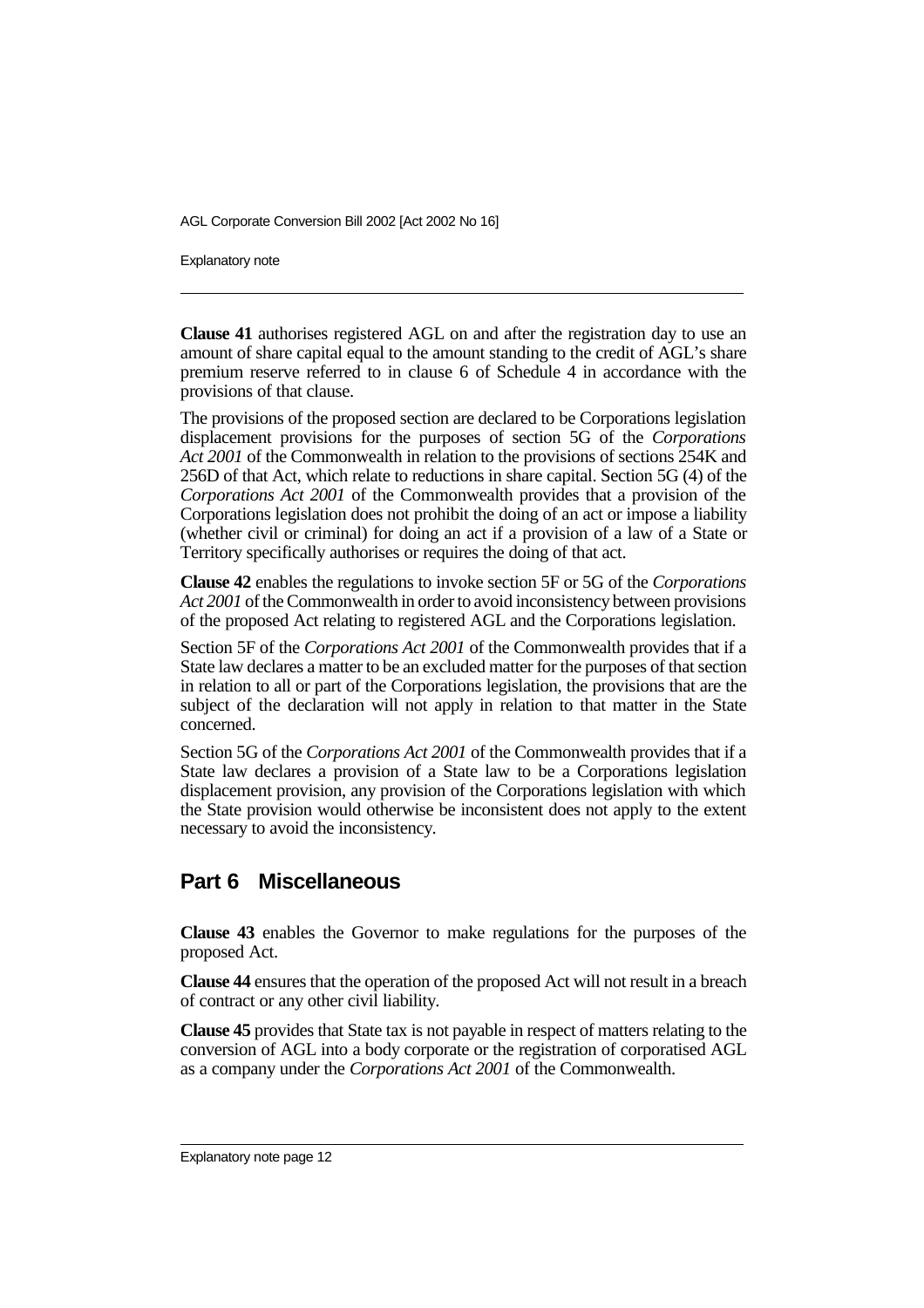Explanatory note

**Clause 46** is a formal provision giving effect to Schedule 5, which contains an amendment to the *Subordinate Legislation Act 1989*.

**Clause 47** is a formal provision giving effect to Schedule 6, which contains savings and transitional provisions.

# **Schedule 1 Amendment of Gas Industry Restructuring Act 1986 concerning shareholdings limits**

**Schedule 1 [1]** makes an amendment in the nature of statute law revision. It inserts a definition of *Corporation* in the general definition section of the Act. The term is defined to mean the Energy Corporation of New South Wales.

**Schedule 1 [3]** increases the maximum penalty for an offence under section 41 (Maximum shareholding in AGL) from 500 penalty units (currently \$55,000) to 5,000 penalty units (currently \$550,000).

**Schedule 1 [4]** amends section 45 of the Act to enable the Minister to direct that a person pay to the Corporation any realised capital gain on any shares that the Minister has directed the person to dispose of under the section because of a contravention of section 41. **Schedule 1 [2]**, **[5]**, **[6]** and **[7]** make consequential amendments to sections 40 and 49.

**Schedule 1 [8]** inserts a new section 50A in the Act that enables the Minister to require AGL to furnish the Minister with such information contained in its Share Register or concerning shareholdings in AGL as may be required by the Minister.

**Schedule 1 [9]** inserts sections 56, 56A, 56B and 56C in the Act.

Proposed section 56 enables the Minister to obtain, and act on, advice from any person or body that the Minister considers has relevant expertise to assist the Minister in exercising functions under Part 4 of the Act.

Proposed section 56A requires AGL to lodge a statement with the Minister within 7 days after the enactment of the proposed Act concerning suspicious movements in its Share Register during the period commencing 2 April 2001 and ending on the day immediately before the date of assent to the proposed Act (inclusive) that may constitute contraventions of section 41 (Maximum shareholding in AGL) of the Act. It also requires a similar statement to be lodged with the Minister within 7 days after AGL is registered as a public company under the *Corporations Act 2001* of the Commonwealth in respect of the period commencing on the date of assent to the proposed Act and ending on the registration day (inclusive).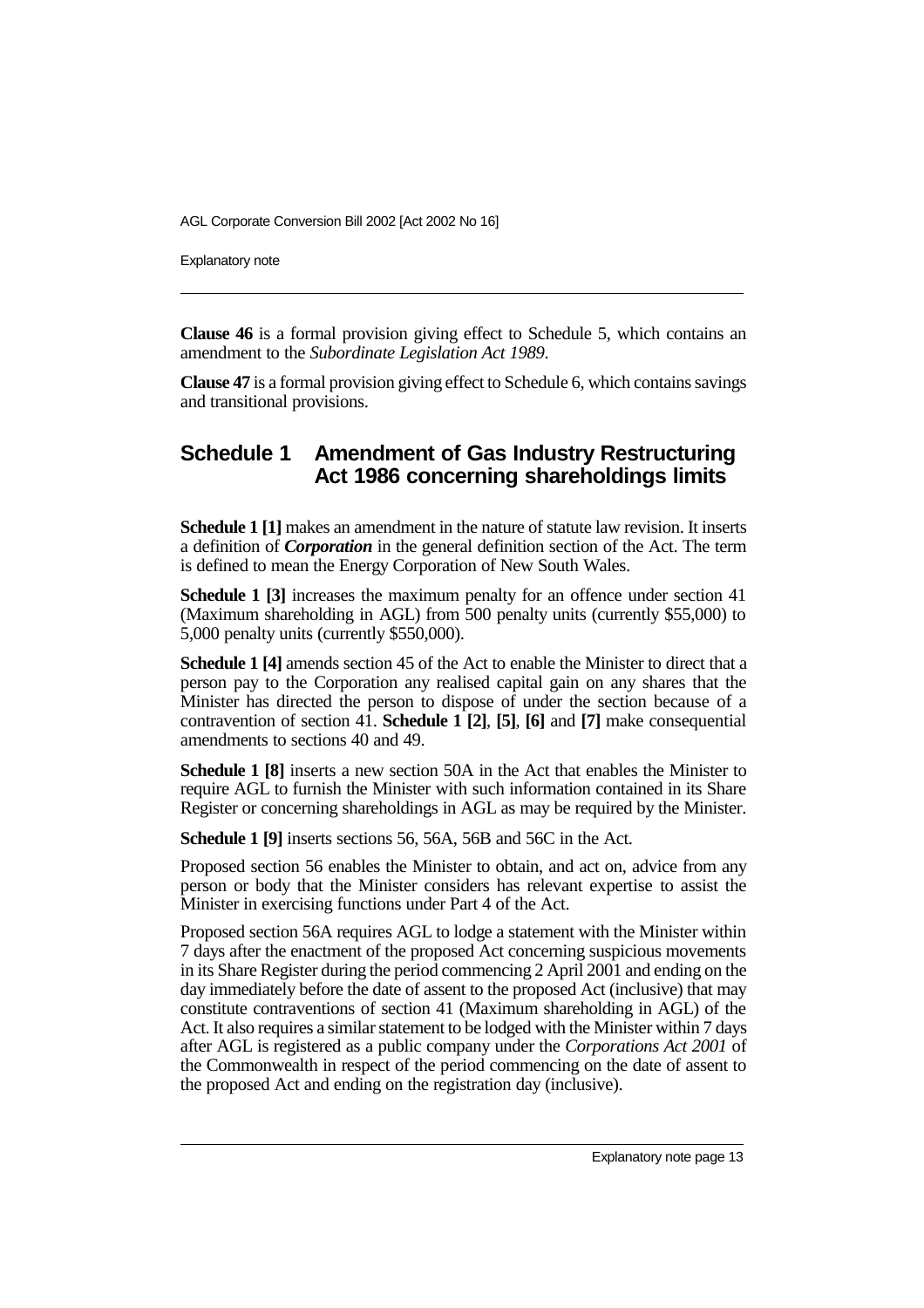Explanatory note

Proposed section 56B provides that any act, omission, body, person or thing that is prohibited, required, authorised or permitted by or under Part 4 of that Act is declared to be an excluded matter for the purposes of section 5F of the *Corporations Act 2001* of the Commonwealth in relation to the whole of the Corporations legislation. Section 5F of the *Corporations Act 2001* of the Commonwealth provides that if a State law declares a matter to be an excluded matter for the purposes of that section in relation to all or part of the Corporations legislation, the provisions that are the subject of the declaration will not apply in relation to that matter in the State concerned.

Proposed section 56C provides that the amendments made to the Act by Schedule 1 to the proposed Act extend to matters occurring on or after 2 April 2001.

**Schedule 1 [10]** amends clause 17 of Schedule 3 to the Act to enable regulations to be made of a savings and transitional nature consequent on the enactment of the amendments made to the Act by the proposed Act.

# **Schedule 2 Amendment of Gas Industry Restructuring Act 1986 on incorporation of AGL**

**Schedule 2 [1]**inserts a new section 4 in the Act to ensure that the provisions of the Act apply to corporatised AGL.

**Schedule 2 [2]** omits section 6, which refers to the *Australian Gas Light Company Act 1837*. That Act will be repealed by section 15 (1) of the proposed Act on the conversion day.

**Schedule 2 [3]** omits Division 1 of Part 3 dealing with the transfer of The Australian Gas Light Company's gas undertakings. That Division is now spent.

**Schedule 2 [4]** amends section 41 to ensure that the maximum shareholding provisions in that section apply to corporatised AGL to the exclusion of anything in the proposed Act.

**Schedule 2 [5]**–**[7]** omit sections 51, 53 and 54 dealing with the corporate governance of AGL. Those provisions will become redundant with the adoption by corporatised AGL on the conversion day of a new corporate constitution.

**Schedule 2 [8]** omits section 55, which imposes restrictions on dealings in shares of certain gas distributors.

**Schedule 2 [9]** amends Schedule 1 to omit references to corporate bodies whose gas undertakings have been transferred to other bodies.

Explanatory note page 14